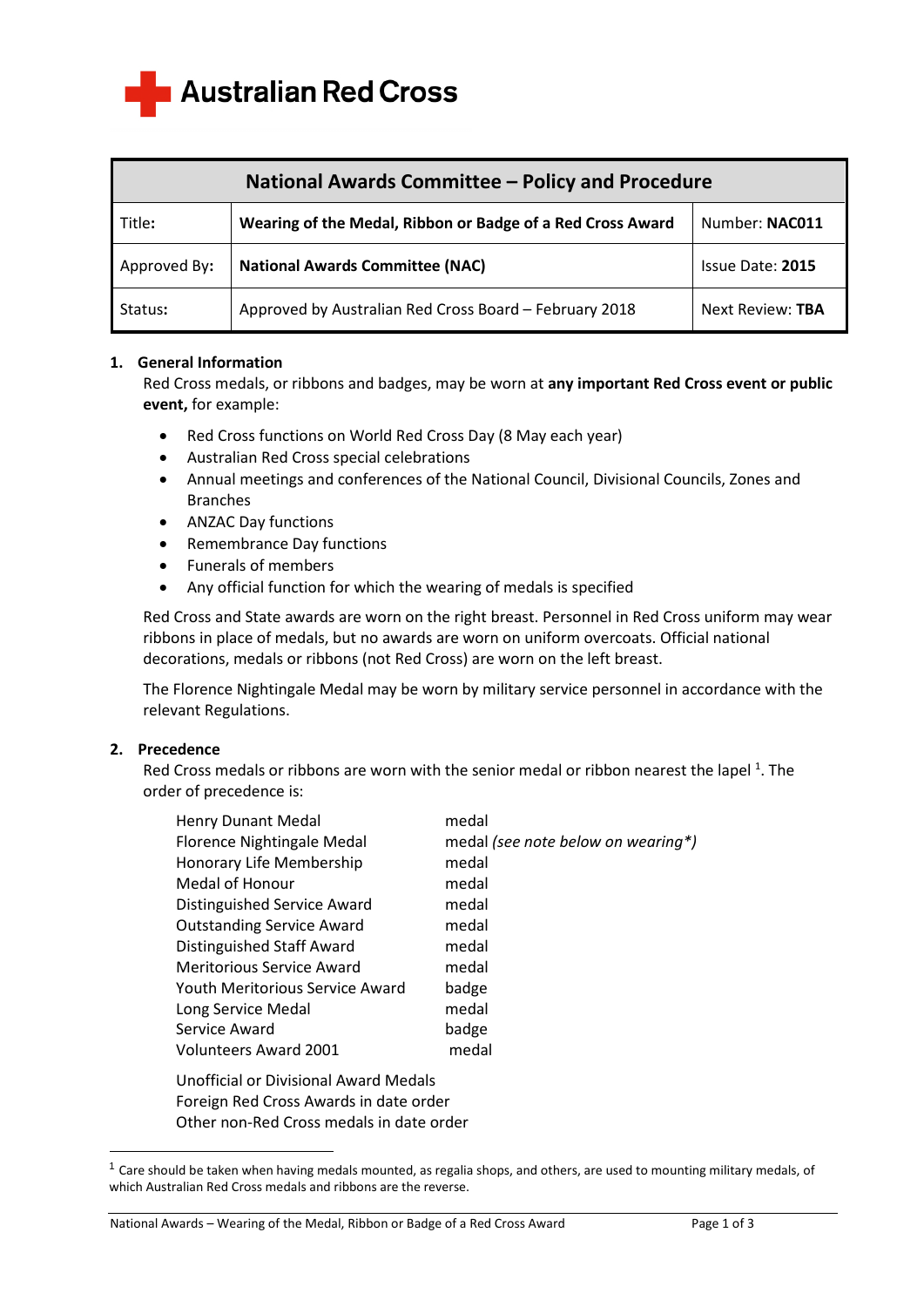

\*The Florence Nightingale Medal is worn separately above other Red Cross medals or ribbons (because of its nature), although the Henry Dunant Medal takes precedence.

Red Cross awards may be worn with the uniforms of other organisations if that organisation permits. For example, the Army permits the wearing of the Florence Nightingale Medal, or ribbon, on the right breast according to the relevant Regulation. In those circumstances the awards of the other organisation would have priority in wearing precedence.

## **3. Medals**

Medals, when worn, are suspended from the appropriate ribbon 4cm in length. The senior medal is worn nearest the lapel and on the top row when more than one row is necessary. They are to be worn in order of precedence and may be attached individually, suspended from a bar, or court mounted. Five medals are worn to complete a row.

### **3.1. Badges**

Badges may be worn at any time.

When medals are worn in civilian dress, the badges for awards are worn below the medals. Australian Red Cross presents awards in the form of a badge for:

- Youth Meritorious Service Award
- Service Award

### **3.2. Honorary Life Membership Badge or Brooch**

The badge is only worn with civilian dress or when medals are not being worn. Both men and women may wear it on the left lapel. If an Australian Honour badge is being worn, the ARC badge may be worn on the right lapel. Women may wear the brooch at the throat of a blouse.

#### **3.3. Youth Meritorious Service Award**

If more than one badge is worn, the Red Cross Youth Meritorious Service Award takes precedence and is worn nearest the lapel.

#### **3.4. Red Cross Service Award**

The Service Award should not be mounted on a ribbon, nor attached to any other award.

When wearing Red Cross uniform, a chevron may replace the Service Award badge. The chevron is worn on the left sleeve with the point 5cm from the bottom of the cuff or, on short sleeves 2.5cm from the bottom of the sleeve.

### **3.5. Other badges**

Normally no other badges would be worn on Red Cross uniform; however, the brooches for citations from other Red Cross or Red Crescent Societies may be worn below medals and after Australian Red Cross badges.

## **3.6. Ribbons**

The ribbons of awards may be worn on uniforms on ribbon bars. The senior ribbon is worn nearest the lapel and on the top row when more than one row is necessary. Three ribbons are worn to complete a row and if a fourth award is made the senior ribbon is worn alone in the centre of the top row – and so on. Ribbon bars are 9mm wide and worn 6mm above the top of the uniform pocket or similar position if the garment has no pocket.